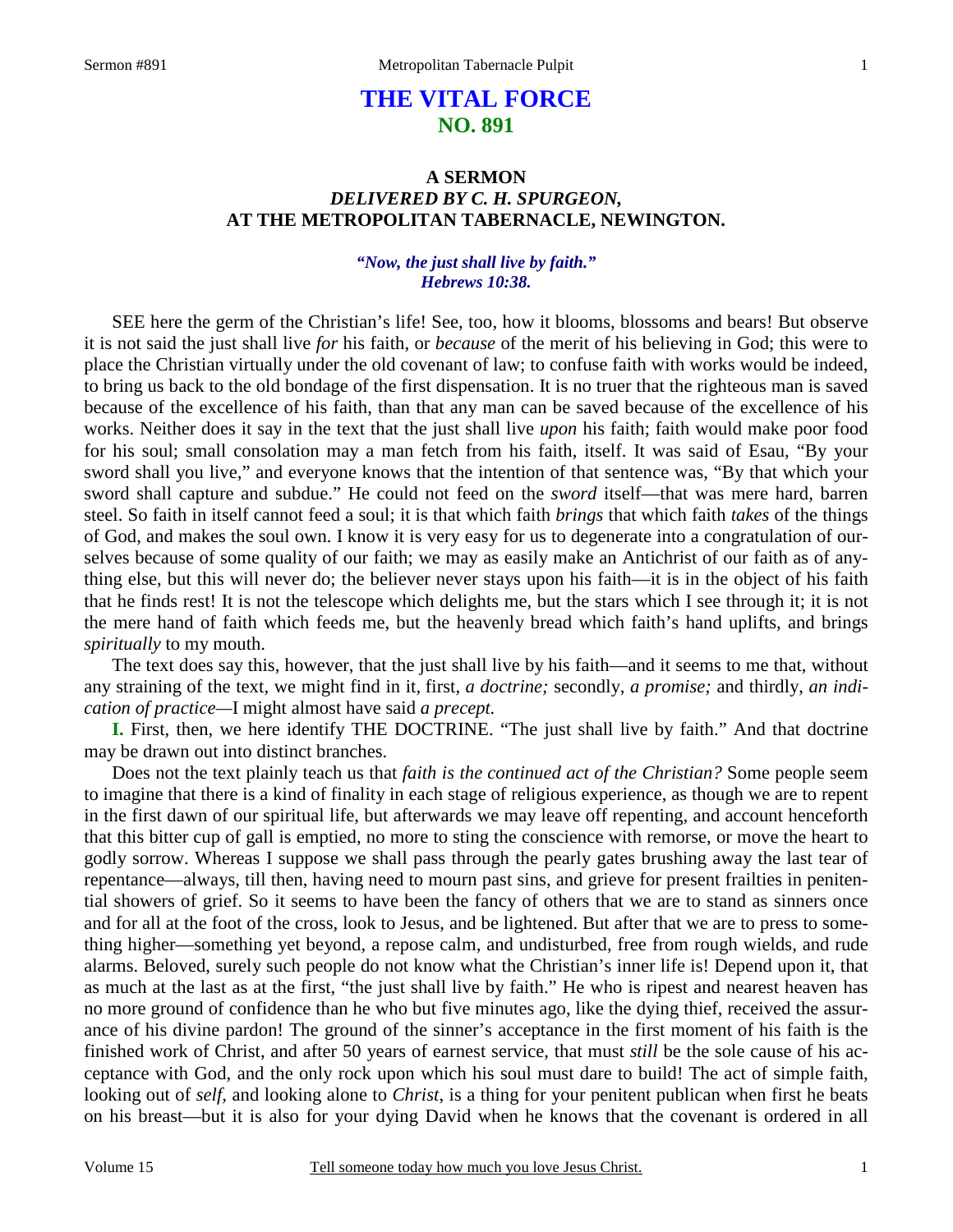things and sure. Thus well it becomes the most mature saint, with his last breath, to express his confidence in the God who pardons sin through the application of the precious blood. Never imagine that the publican is to ripen into a Pharisee; yet such would be our course were we to get off the rock of Christ's finished work, and rely with a foolish dependence upon our own graces and our attainments. Faith in Jesus Christ for salvation, then, is the *continual* act of the believer's life; as long as he lives here below, if he does live to God at all, he lives by faith.

 We may further learn, therefore, that *faith is a great practical virtue.* The text does not say that the just man shall study the doctrine of faith in his retirement, and be able to frame a correct definition of what faith is. It is true that the just man should be meditative, contemplative, studious—a man well instructed in the history of revelation, and the mystery of the kingdom of God; but that is not what the text says; it does not say that the just shall converse about faith, and make the object of faith the constant theme of his discourse. It will be so—what is in the heart will be sure to come out in the tongue, but that is not the truth of God taught here. In plain English, it is this—the righteous will carry his faith into his ordinary life; he will *live* by faith; all the actions of his life, such as have in them any degree of moral or spiritual aspect, all of these shall be conspicuously ruled by his confidence in God; and even the lowest and most common affairs in which he takes part shall be subdued and elevated by the dignity of his trust, and the fidelity of his adherence; he shall live by faith. Not alone in the study and in the closet; not alone in the assembly of the saints, and at the table of fellowship, but in the market, and on the exchange; in the shop and the counting house, in the parlor or the drawing room, at the plow-tail, or at the carpenter's bench; he shall live by faith in the senate house or at the judgment hall; the just man, wherever his life is cast, shall carry his faith with him. No, his faith shall be in him as part of his life; he shall live there by faith.

 Let us advance a little farther. Not only is faith the continuous act of the Christian life, interweaving itself into all the various offices and exercises of the Christian's existence, but *faith has a great quickening power over all the faculties of the spiritual man.* He lives—how? What is the divine grace which, as it were, magnetizes his entire system? What is that sacred conductor which brings down life from Him in whom life is? What is that connecting link between the great I AM, the sole, essential, independent life, and the life that comes into our dead spirits, even the divine life? The text tells us that *faith* is that great intermediary! This is the Prometheus that stole the heavenly flame and brought it down to men made of clay, and made them live the lives of the immortals! This it is that brings immortality to us through Jesus who brought life and immortality to light! Whenever faith rules in a man it quickens all his divine graces; the believer is the man to love—to love his God, his neighbor, his enemy; the believer is the man to hope—to hope for deliverance out of present affliction, to hope for the eternal outgoing of the issues of all this life's battle and strife. If there is any patience, if there is any forgiveness, if there is any generosity, if there is any loving-kindness, if there is any zeal, if there is anything lovely, and of good repute, all these are quickened and brought out into their life and force according to the life, and power, and energy of the faith which a man possesses. So then, the just shall live by faith. Faith shall, under God, be a means of quickening to the soul, bringing the Holy Spirit's divine flame to burn upon the altar of the heart.

 Turning this doctrine over in rather a different form, but still keeping to it, let me say that the believer lives *only* by faith; all other kinds of living are to him spiritual death. Some, I know, try to live by *experience*. What they have felt today, what they felt yesterday—these are their sorry comforts. Such must be starved; at the best, what are our own experiences if we come to feed upon them? And at the worst, do not those who live upon mere feeling dwell in a salt land that is not inhabited? I am sure if I lived by feeling, I could at one moment persuade myself that I was on the borders of heaven, and I could quite as readily, within an hour, be sure that I was in the very jaws of hell! Our feelings are fickle as the wind; he who lives by feeling is very much like the mariner at sea when he mounts up to heaven, and then comes down again into the deep—he has nothing at all stable to depend upon. We may say of the man who lives by feeling, "Unstable as water, you shall not excel." "Human experience," said a certain philoso-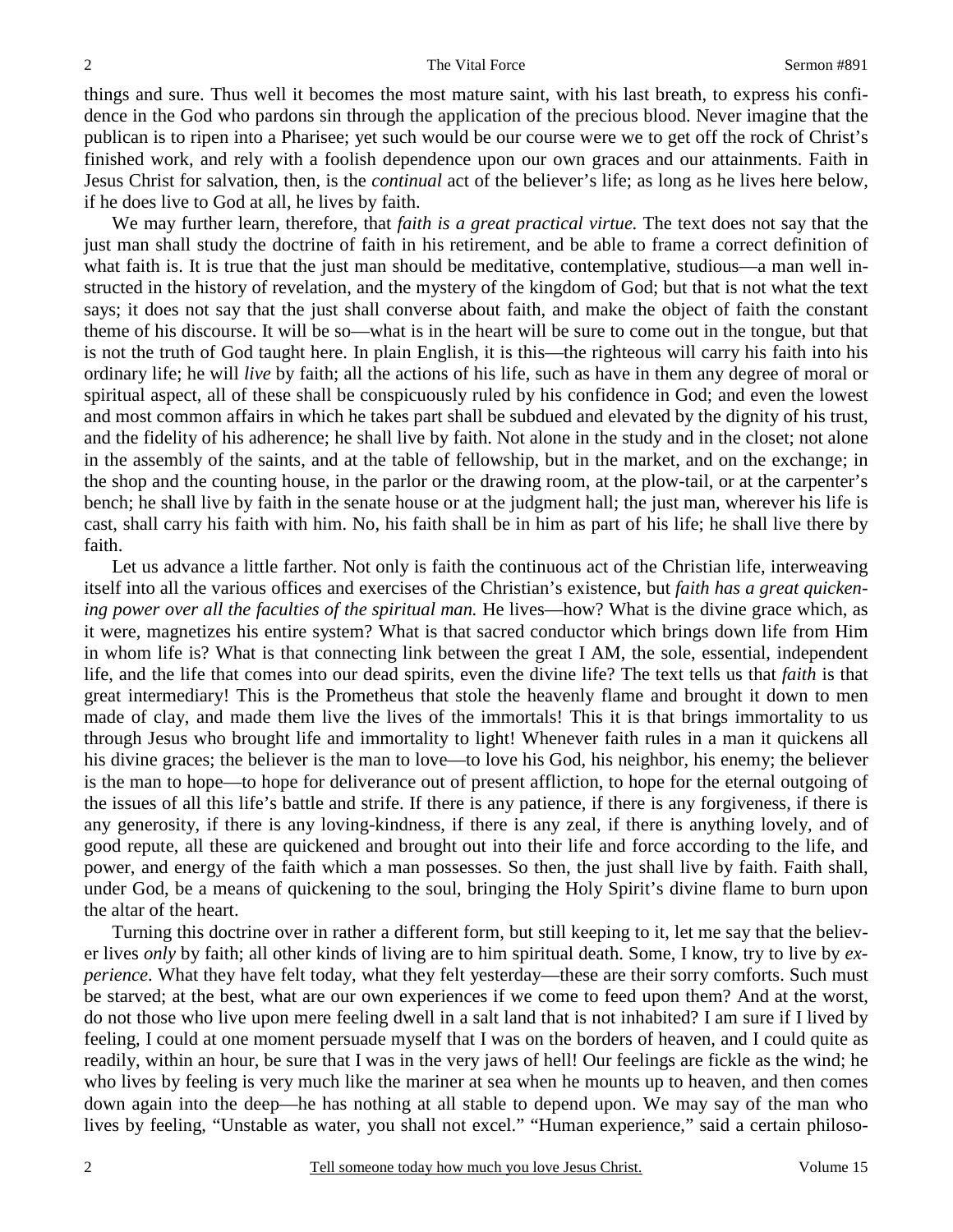#### Sermon #891 The Vital Force

pher, "like the stern lights of a ship at sea, illuminates only the path which we have passed over." But he who believes God, and knows the Almighty God faints not, is neither weary, and changes not, neither does He forsake His people—he it is who truly lives, and he only lives in proportion as he believes! The believer lives, I say, only by faith, for that which we have in present possession, my brothers and sisters, such as this world's goods and creature comforts, ministers not to *spiritual* life. These things ought to be used by us unto God's glory, and they should excite in us gratitude to Him who gives us them to enjoy, but they are not our life; you can no more feed a soul with gold than you could satisfy your natural hunger for food with the pebbles of the sea; your soul's life depends not upon the multitude of things which you may possess. It is still faith which, by laying hold upon the promises of God, and the person of Christ, alone, gives life unto the soul of the just.

 The righteous live by faith *ordinarily,* as I have already said on this subject, but let me give a point of serious admonition to you. I believe that we fail to bring our *little* troubles to God, and perhaps on account of their being so little, we fancy that we must not mention them to the Most High. This is but the fruit of our *pride*, for how do we know that our great things are as great as we think them to be? And are not our little things, after all, but the fractions of a considerable sum to such little creatures as ourselves? These little, little, little things are of momentous concern to such little ones as we are—and the God who stoops to us at all has already brought Himself down in condescension so low that we need not fear that we shall bring Him lower! No, you may go to Him, if you like, about that lost key; or about that child's swelling finger; or about that word that irritated you just now. There is nothing little to a father in the thing that troubles his little child; and your great God, having once condescended to observe and care for you, numbering the very hairs of your head, and not allowing a sparrow to fall to the ground without His purpose and decree, will not think that you intrude upon Him if you bring your daily troubles to Him. Let the righteous live by faith ordinarily in the common affairs of life.

 So, too, let me add the righteous live by faith *extraordinarily.* I mean that if they are cast upon troubles that are new to them, and even new to others, they will live there by faith, for faith makes the believer like the fabled salamander that could live in the midst of fire. If the furnace is heated like Nebuchadnezzar's, seven times hotter than it was normally to be heated, faith gets seven times more power from God, and laughs to scorn the heat of the flame. Should you be called to some great bodily suffering, should weakness long and dreary ensue, and your soul faint, yet underneath you are the everlasting arms; and if you are enabled to exercise faith upon Him who makes the beds of His people in their sickness, you shall find it blessed living, triumphant suffering! Should the just man be called to banishment, should he be made to endure persecution, should he lie in prison, and even be called to die for his Lord and Master—in every place the just shall live by faith! Though the edge of the sword threatens him with death; though the jaws of wild beasts were to tear him to pieces; though he were to be cast into the fire, yet the life which faith gives is such a life as to triumph over all these! In ordinary and in extraordinary seasons then, the Christian is still to wear his shield upon his arm, and never cast away his confidence, which has great recompense of reward.

 The Christian lives by faith *essentially.* Faith touches the very essence of his life; some of the other graces are like limbs to the body, and he could live, though it would be a sorry life, without them. But faith lives in the *heart;* it is the heart of the Christian's vital system; take away the Christian's faith, and the vitality of his religion has departed. Oh, many will get to heaven whose patience was very maimed, and some whose eye of hope were very dim; and there are some saints, I doubt not, entering into life halt and maimed, destitute of bright graces which ought to have adorned them, but not a soul ever lived to God here, or obtained admission into the everlasting kingdom without faith! This is the *sine qua non.*  Faith *must* be possessed; without this a man is an unbeliever, and his end is to be destroyed. So, beloved, to live by faith is the very essence of the Christian life, and because of its deep importance we must watch with the greater care that we have the faith of God's elect.

 To live by faith *is to live gloriously, and in the very highest degree.* "The just shall live by faith." Oh, as yet we hardly know the meaning of this resplendent truth of God! There is a life, and a life, and a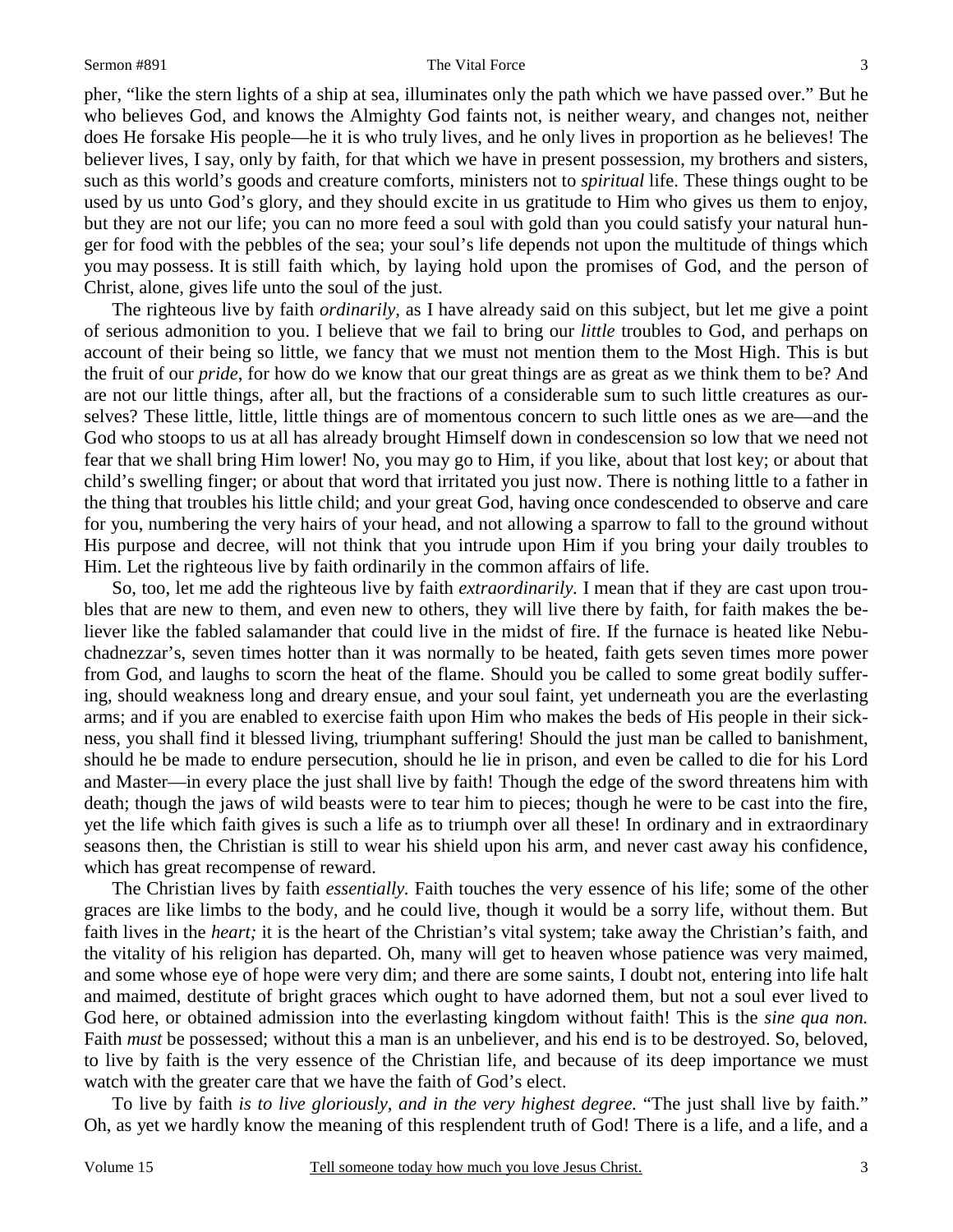life, and another life. Life spiritual is all the same as to its essence, but not as to its degree. There is the life of the soul that feebly hopes—it is like the life of the man just recovered from the deep; he breathes and 'tis all. There is the life of the man who sometimes reads his calling and election, and knows them to be clear, but who at other times is dull of vision, and full of doubting. 'Tis the life of the sick man who sometimes enjoys rest, opens the window, and breathes the fresh air, but soon is ready to faint and die. But there is a life beyond this—the life of the man who is strong in the Lord, and the power of His might—who staggers not at the promise through unbelief! There is the life of the man who puts his foot upon temptation, and lays his hand on Christian service, who with a warm heart, and loins girt about, casting aside every impediment, gives himself body, and soul, and spirit to his Master's glory. This is the life of the warrior comparable unto the first three in David's band, the life of the man who will go down and take the lion by the beard in the pit in the time of snow, or will lift up his spear against 3,000 whom he will slay at one time. Where does a man get this highest life, life gigantic; like the life of the angels of God, like the life of Christ, no, as the very life of God itself? Where does he get this power that he does chase a thousand, and that he can put 10,000 to flight? What makes this man so bold, so strong, so heavenly-minded, so living above the world? It is his *faith* that does it for him, for the just shall live in the highest degree of life, and they shall go on thus living until they come to the glory life; till they come to the perfect life, the life of bliss, of which this present spiritual life is but the bud, and it shall all be through faith until they enter into the rest, and know even as they are known. Oh, for a stronger faith! I pant for it as one that pants for life—more life. We prophecy in part, you believe in part; when shall that which is perfect come? "I do believe! Help You my unbelief," is the last great utterance of the soul!

**II.** Now, secondly, the text appears to me, as I read it, to contain a PROMISE.

 "The just shall live by faith." My faith shall ensure my life! If I do, indeed, believe in Jesus, and rest my soul humbly, but simply and confidingly, upon the promise of God as revealed to me in His dear Son, I shall not die, but live! And O brothers and sisters, this is great joy, great joy, indeed, to have a faith that will make us live; that will make us live while we die, make us live when men say that we are dead; make us live when they have buried our bodies; a faith that shall even secure that our bodies shall rise again; a faith that shall be to us a guarantee today that soul and body united shall live even amidst the blaze of God's glory! Oh, 'tis joy to have faith that makes you immortal! The faith of the just shall compel them to live. They cannot die! They will not die. God Himself shall as soon die as they shall! The just *shall* live by faith.

*This is not true of any other, but those who have faith.* Observe the self-righteous well—they live after a sort, but it is always a timorous life; like the life of the hare that is watching for the baying of the dogs; they are always afraid; their conscience is fluttered and confused with an indistinct sense that, after all, their righteousness will not suffice for the justice of God. And at last, when they get into the swellings of Jordan, in most cases those who have rested upon sacraments, and ceremonies, and selfrighteousness have found their props all giving way, and their refuges of lies all falling to the ground. They have been daubed with untempered mortar! They have heard the siren cry, "Peace, peace," where there is no peace, and now, when they most need comfort, they find they cannot live by their selfrighteousness; they have to die, and a dreadful death it is to the soul to die to all hope—to fall into the sepulcher of despair, and there to perish.

*No man lives by his self-righteousness.* There are some who are not boasting of what they have done, but whose confidence for time and for eternity lies in the belief of what they *can* do. If looked at rightly, I do not know anything that is less comfortable than this paltry conceit. Someone who believed much in human ability, once called upon my distinguished predecessor Dr. Gill, and said to him, "Sir, I heard you preaching that men were unable to repent and believe, or do spiritual acts of themselves; I do not believe a word of it, I think you are mistaken." Dr. Gill very properly said, "Sir, do you believe that you can repent and believe without the Holy Spirit?" "Certainly, I believe I can." Said Dr. Gill, "Have you believed and repented?" "No, I have not, sir." And then Dr. Gill said, "Sir, you are condemned already, and if you are not damned eternally, you are in imminent peril, beyond all others, for on your own con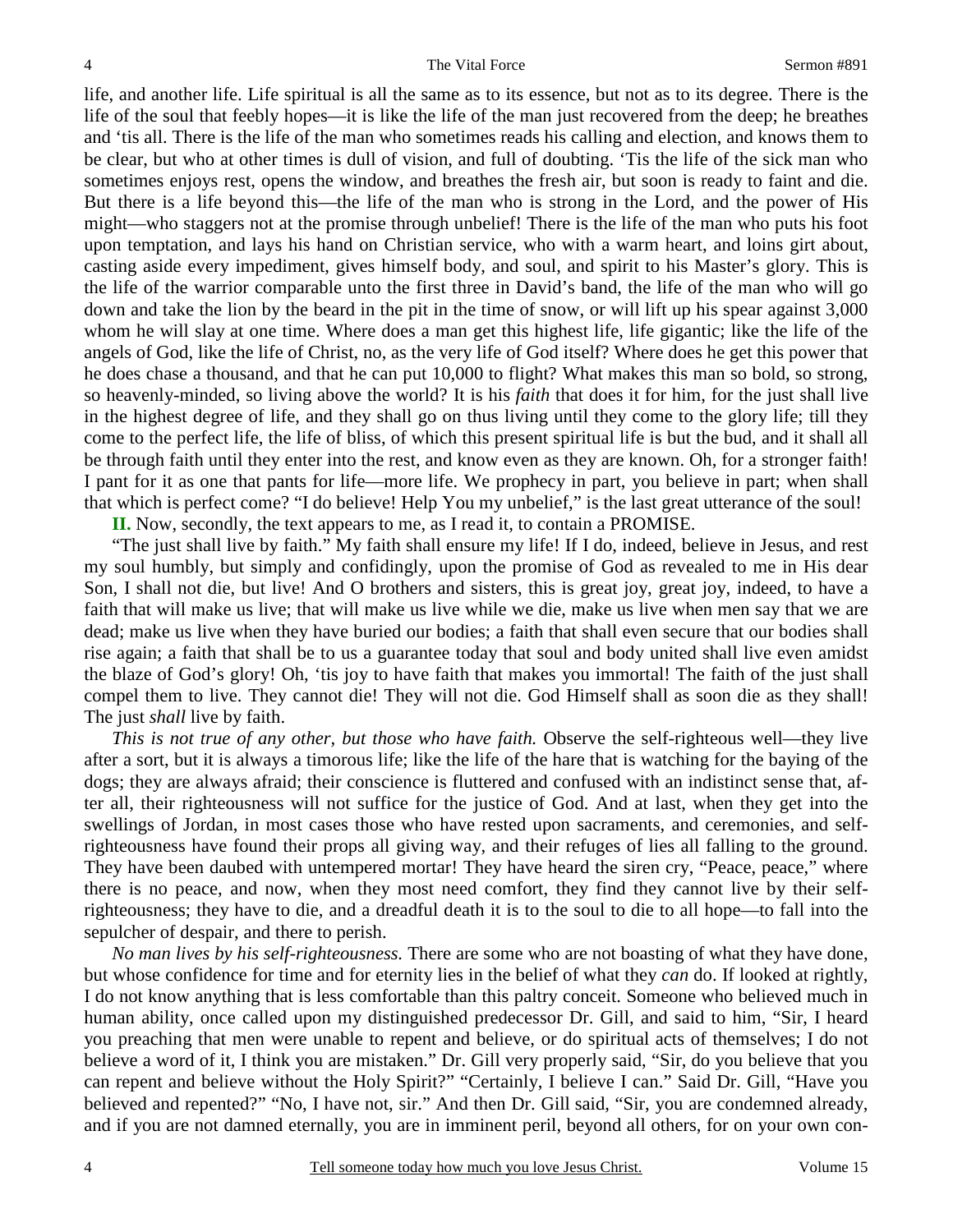fession *you* are guilty, even if others should not be equally culpable in this respect." And he sent his friend away, I hope, not quite so conceited as he was when he entered the vestry. I do not see any comfort there can be in assuming that men have a moral power which they, nevertheless, have no disposition to exert. It seems to me that our own ability becomes a very solemn argument against any peace of conscience; it should rather make us bestir ourselves than be used as a pillow for our heads. Mark you, I know there are thousands who think they will be able to perform every spiritual act necessary to salvation just when they are coming to die; and their reliance is that they have within them the sacred charm that shall bring them faith in their expiring moments. Is not that the secret belief of many of you? Ah, sirs, in that day when you shall look for consolation, and look in vain; when you shall even call upon God, and discover to your horror, that having neglected Him so long, your prayer comes back without an answer—you shall find then, that no man can live by his self-righteousness! But the poor heart that casts itself upon the power, and merit, and divine grace, and promise of Christ shall find in the darkest hour of life, when heart and flesh are failing, that Christ is able to help; that the promise still stands good, and that the eternal Father smiles serenely upon him! You know the story I have told you sometimes, of the good old soul whose minister called to see her when she was dying, and among other things, he said to her, "My sister, you are very weak; don't you feel yourself sinking?" She looked at him and gave no answer, but said, "Did I understand you, minister? Please tell me what you said; I hope you didn't say what I thought I heard." "Why," he said, "my dear sister, I said to you, don't you feel yourself sinking?" And then she said, "I did not think my minister would ever ask me such a question as that! Sinking? Did you ever know a sinner sink through a rock? I believe in Jesus Christ! If I were resting anywhere else, I might sink, but as I am resting upon Him, did you ever know a sinner sink through a rock?" Yes, and that is just the very point. It is so! God does in the very words of our text seem to assure us that if we believe, we have got on a rock—that if we believe, we shall live; we shall live by our faith under all circumstances and difficulties; this shall be the living thing—

## *"When mortal strength shall droop and die, And human vigor cease."*

And then the soul, like the eagle, shall stretch its wings, and mount higher, and higher, and higher, by the dint of its sacred immortality! "The just shall live by faith."

 We may expect between this place and heaven a fair share of trouble; if we write down for ourselves pleasant things, it may probably happen that we have written other than the book of the divine purpose. Many trials will befall us between this and the fair haven, but there is no killing one in them all, for the just shall live through them all by his faith; we may also reckon upon many temptations; Satan, however old he may be, has not yet come to years of decay; our old evil nature, too, though it may have lost some of its strength, is yet capable of amazing outbursts of power, and the world outside of us is full of grief; we must expect to be tempted in many fresh ways between here and the celestial city; but there is no killing temptation in them all, for the just shall live by his faith. Empty your quiver, O enemy of souls, this divine shield shall catch every arrow, and quench its fire, and blunt those points, and save and deliver us from them all!

 Beloved friends, we have to expect, in addition to our trials, and to our temptations, that which seems to me to be the heaviest ordeal of all, namely, the test of *long endurance*. I look with admiration upon brothers and sisters who have remained faithful to God for 60 or 70 years. It seems to me that the length of the Christian's life is in itself oftentimes a very severe trial. A man might stand at the stake and burn for a few minutes, but it is the hanging up over a slow fire—who can bear that? To do one brave and generous action, this seems simple enough, but to stand on the watch-tower day and night, always vigilant, watching lest the foe surprise us; watching lest our hearts betray us; watching unto prayer that we may keep ourselves in the love of God, oh, this is a work; this is a labor which only divine grace can help us to perform! But here is the comfort—no length of days can exhaust the believer's patience, or endanger his spiritual life because the just shall live by faith! If he were here so long, that like Rowland Hill, he was inclined to send a message up to heaven, for fear they should forget "Old Rowly" down be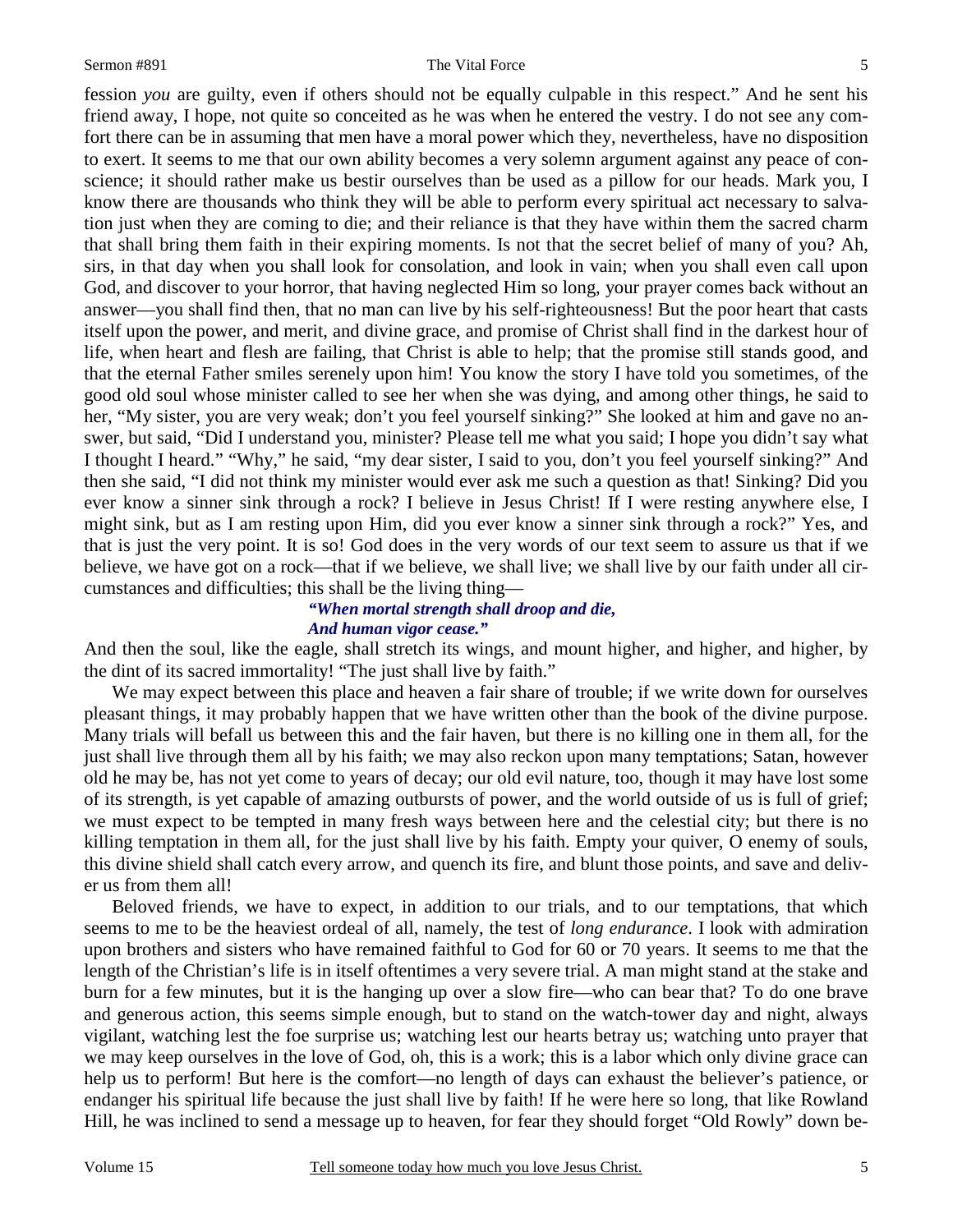low, yet depend upon it, he could not outlive the divine energy that vitalized his soul, or lose the spiritual fervor of the just—still would faith preserve the sacred spark, and fan it to a flame!

This is the promise; and under shelter of the promise, let us go forward.

 Ah, brothers and sisters, every now and then we come to a dead stand; we reach a new era in life, a new trial the likes of which we never knew before. At such times we almost wish we could go back, or turn to the right, or to the left, but we are like Israel, there is but one way open, and that way is not at once apparent. It is only open to faith, but it is closed to sense; there is that Red Sea. "Ah, my God, what will become of me? Oh, that Red Sea! You have laid this trial upon me; You have forced me to bear this burden; You have called me to go through this suffering; I must pass through, but oh, I shall never be able to bear it! There will be an end of me now! How shall I be sustained?" Thus Unbelief will talk, but faith remembers that the just shall still live by faith, and she says within herself, "If my God commands me to go on the sea, or under the sea, or through the sea, I know that He will give me His power to do what He bids, and He who puts the difficulty in my path will bear me through it towards the Canaan to which I press." Let us then, pluck up courage! Let there be no standing still, no lingering with chill reluctance, no shivering on the brink with timorous fear! Your Captain waves His hand, and bids you advance! Go on, trembler, go on, for there is goodness, and there is mercy prepared to go before you, and to follow after you all the days of your life! Yes, even when you come to the very brink of death, then, even then, it will be a blessed thing to play the man by faith! To gather up one's feet in the bed; to compose one's self to deliver the last testimony, and without so much as a sign of trepidation or a thrill of fear, to pass the iron gate, conscious that Jesus will come to meet and crown with glory the spirit that has trusted in Him.

Thus much, I think, is in the text clearly enough as a matter of promise.

**III.** Now, lastly, the text seems to me to be A KIND OF PRECEPT and to contain much of practical instruction.

 "The just shall live by faith." Very well, then, dear friends, is it not clear that as life is the main thing for us to look to, nature, itself, having taught us by its instincts to guard with all care our life, *therefore our faith,* upon which our life so evidently depends by virtue of our union to Christ, *ought to be the object of our most sedulous care.* Anything which comes in the way of our faith, we should strive against, while the promotion of our faith should be our first endeavor. I believe, my dear brothers and sisters, that self-examination is a very great blessing, but I have known self-examination carried on in a most unbelieving, legal, and self-righteous manner. In fact, I have so carried it on myself; time was when I used to think a vast deal more of marks, and signs, and evidences for my own comfort, than I do now, for I find that I cannot be a match for the devil when I begin dealing in those things. I am obliged to go day by day with this cry*—* 

#### *"I, the chief of sinners am, But Jesus died for me."*

While I can believe the promise of God, because it is His promise, and because He is my God, and while I can trust my Savior because He is God, and therefore mighty to save, all goes well with me; but I do find, when I begin questioning myself about this and that perplexity, thus taking my eyes off Christ, that every virtue of my life seems oozing out at every pore. I think, brothers and sisters, that any practice that detracts from faith is an evil practice, but especially that kind of self-examination which would take us away from the foot of the cross, proceeds in a *wrong direction.* Do I need to know what the condition of my evil nature is? I need not inquire—it is rottenness through and through! Do I need to know what the quality of my new-born nature is? I scarcely need inquire, for it is the seed of God, incorruptible, and cannot sin. The main inquiry I ought, at all times, to make is this—am I hanging on the cross, alone, and depending on Jesus wholly? If so, there must be a produce of fruits unto righteousness, and I am not always the best judge of those fruits for myself. Most probably the less fruit I have, the more I shall think I have, and the more I am abounding in every good word and work, the higher will my standard of perfection be, and the less likely shall I be satisfied with myself or my own attainments. I do verily believe that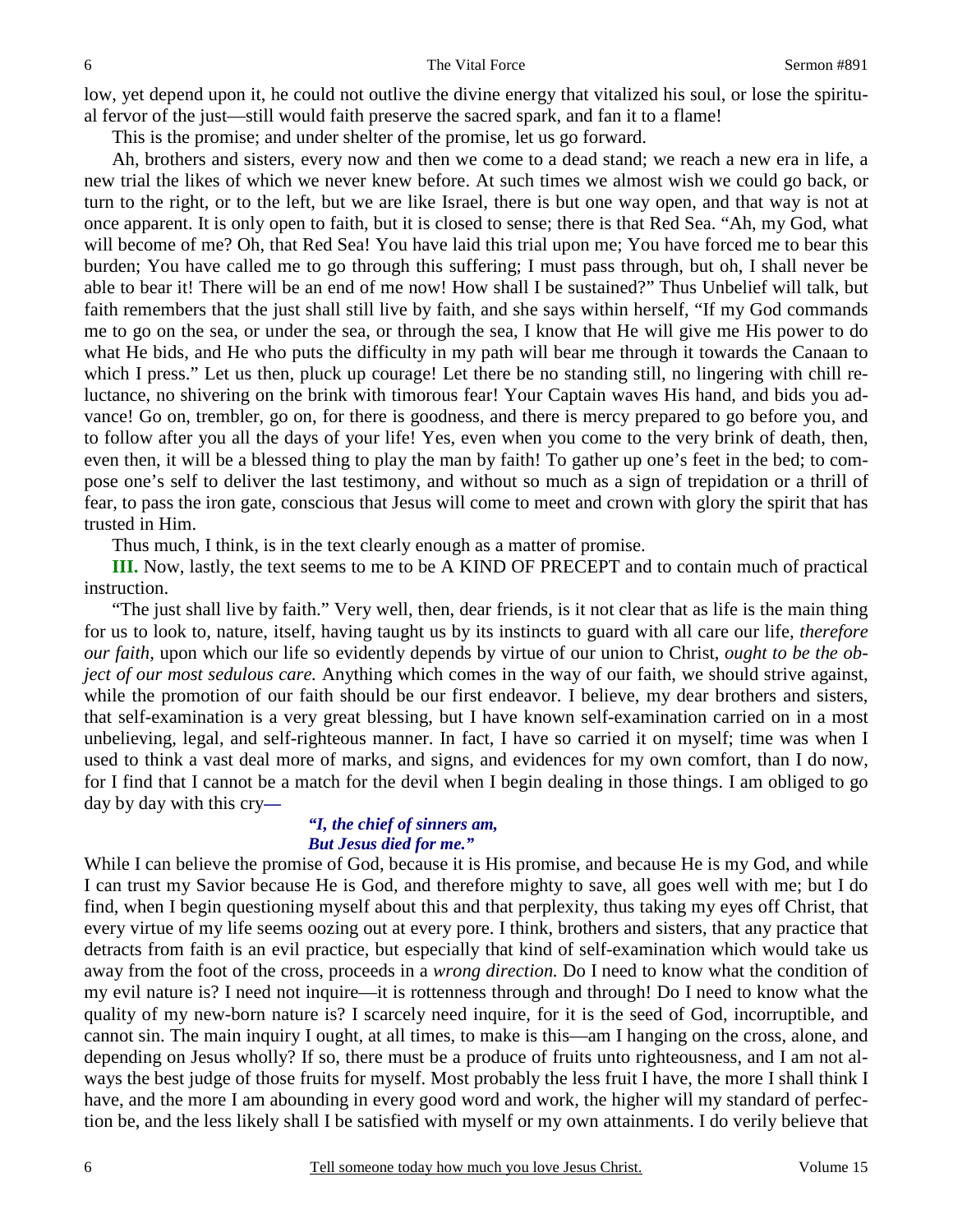#### Sermon #891 The Vital Force

those who draw comfort from their own doings and feelings, are the very people that ought to have no comfort, while those Christians who abound most in holiness to the praise of God, are the very people who bemoan everything that comes from themselves, and turn away from themselves utterly crying, "Christ is my salvation! I depend alone on Him." It would be as well if we were to give up sorting over good works and bad works—for they are so wonderfully much alike—if we threw them all into the sea, and just rested upon Christ Jesus alone. it would be a consummation of the most desirable kind! Keep your faith right, then, brothers and sisters, keep your faith right! Remember it is by God's Holy Spirit keeping that faith strong and vigorous, you live safe and secure.

 Rest assured you will be more holy if you have more faith; you will have more confidence, and be more courageous in your testimony if you have more faith in God; every grace, and every virtue will derive progress towards strength and perfection from the progress and perfection of your faith. But if anything shall make you doubt whether Christ can save you or not, the *Achilles tendon* is cut, and you cannot run; if anything makes you mistrust the promise of God, who justifies the ungodly, it has taken away from you the very *source* from which your spiritual life is to be refreshed! I hold it to be of the very first importance that we never doubt the promises of God. What if we are unworthy? Do we break our promises because the persons to whom they are made turn out to be unworthy? Are we mean enough to take such advantages? Is not the word of a man, good or bad, according to the character of him who utters it? And is it not so with God's word? He is faithful and true, and therefore His word is faithful and true, not because *I* am faithful and true, but because He is such! *"If* we believe not, God abides faithful." It does not alter the promise! The promise still stands in all its integrity. Brothers and sisters, we ought to pray more for faith. "Lord, increase our faith," ought to be our daily, our hourly prayer. We ought to think more of those truths of God which are the pillars of faith, such as the covenant of grace, the fullness and freeness of the mercy of God, the efficacy of the atonement, the power of the resurrection, the prevalence of Jesus' plea. If we dwelt upon the promises more often, instead of looking at the providences, or consulting our changeful feelings, our faith would grow stronger, and then the whole of our life would receive vigorous tone and impulse.

 I do not know how to speak as I would desire upon this point, but still let me press it upon every Christian here not to listen to that insinuation of the devil, that when he has sinned he ought then to give up the belief that he is a child of God! Oh, if the devil can persuade you to do that, then he has obtained an advantage over you! But if you feel that you have been walking contrary to God of late, yet still come to Jesus! Cast yourselves on Him! Do not let the adversary say to you, "You must not come because you have walked contrary to God." O poor backslider, although sin may hide God from you, and take away your comfortable sense of His love, yet if you believe in Him, His love is towards you! He has not cast you away! You shall live as long as there is faith in you—and if there is so little faith that we have to rake up the ashes, and have to go down on our knees, and blow that little spark, yet the Lord knows how to fan it, and to put the match to it, and to make a great blaze very speedily so that before you hardly know it, you who were crawling along the road shall be like the chariots of Amminadab, flying along as on mighty wings! Never doubt God's power to lift you out of the ditch into which you have fallen! Still hold to it—"Though He slays me, yet will I trust in Him; though I am black with sin, and ashamed of myself, and dare not look up; though I feel that I deserve to be cast into the lowest hell," yet still do not doubt but that the precious blood can wash you, and make you whiter than snow! Is there a grander verse in the whole Bible? Is there anything in the compass of Scripture that ever glorified God more than that notable expression of David when he had been sinning with Bathsheba, and made himself as foul, and as filthy as the very swine of hell? And yet he cries, "*Have mercy upon me, O God, according to Your loving-kindness; according unto the multitude of Your tender mercies blot out my transgressions; wash me thoroughly from my iniquity, and cleanse me from my sin.*" Ah, "Wash me," that is the cry, "wash *me*, the most scarlet, and the blackest of hell-deserving sinners! If You but wash me, I shall be whiter than snow." Believe in the omnipotent power of the atonement! Still believe and hold fast to Christ! Cling to Him, and if He even seems to frown upon you, hold to Him like the woman whom He